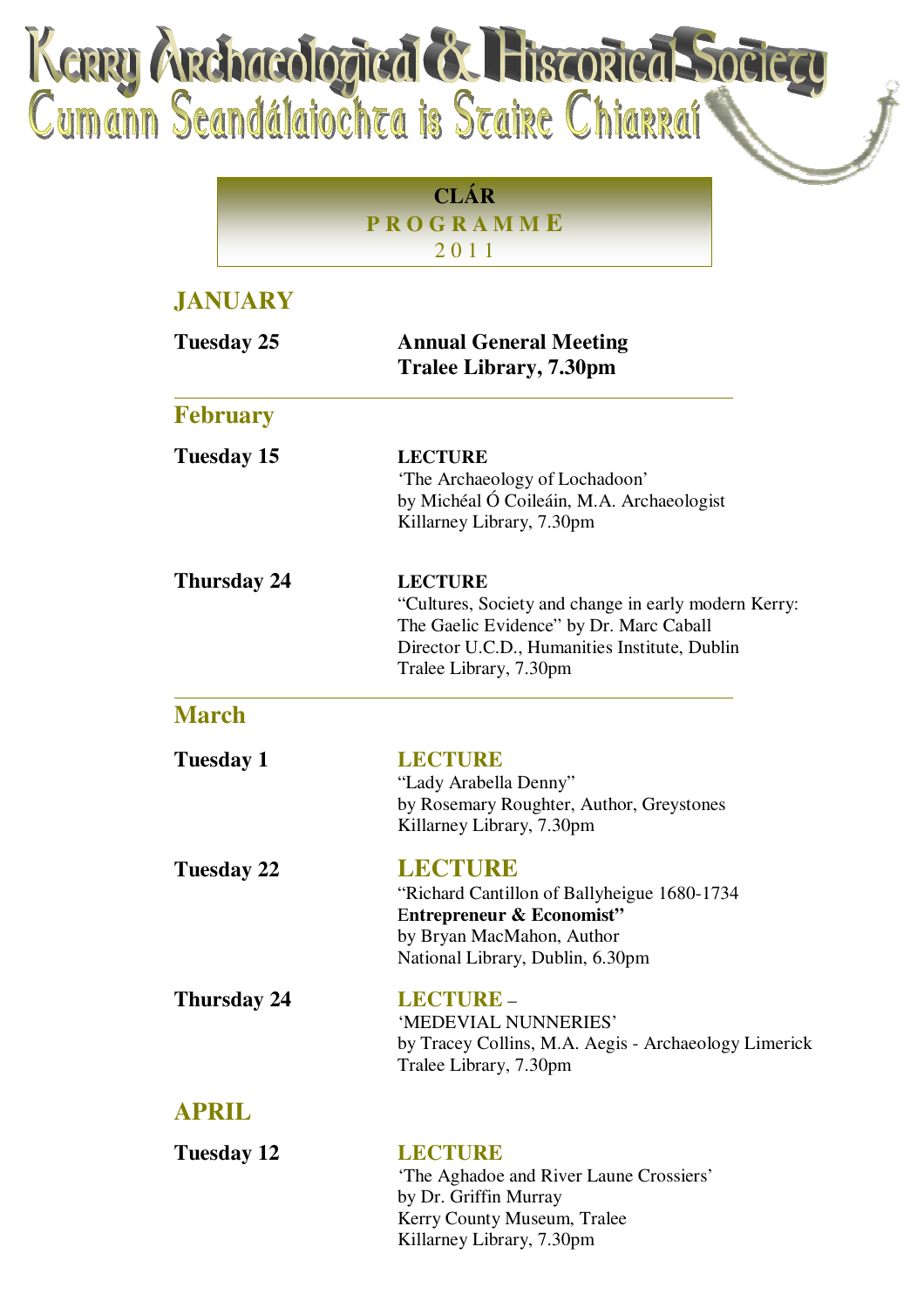## **FIELD OUTINGS**

| <b>APRIL</b>                                           |                                                                                                                                                                                                                        |
|--------------------------------------------------------|------------------------------------------------------------------------------------------------------------------------------------------------------------------------------------------------------------------------|
| <b>Sunday 24</b>                                       | Dingle in the late '30's and early '40's led by Gerry O'Leary<br>Member<br>Meet Marina Car Park, 2.30pm                                                                                                                |
| Thursday 28                                            | <b>LECTURE</b><br>"The Kerry Cabal at the Imperial Court in Vienna 1700-<br>1800" by Dr. Declan Downey, U.C.D.                                                                                                         |
| <b>CANCELLED</b>                                       | Tralee Library, 7.30pm                                                                                                                                                                                                 |
| <b>MAY</b>                                             |                                                                                                                                                                                                                        |
| <b>Sunday 8</b>                                        | Sliabh Luachra led by local Historian -<br>Meet Rathmore Church, 2.30pm                                                                                                                                                |
| <b>Monday 16</b>                                       | St. Brendan's Mass, 9.30am<br>St. Brendan's Church, Tralee                                                                                                                                                             |
| <b>Sunday 29</b>                                       | KILLORGLIN - led by Seán Ó Suilleabhain, Member<br>Meet Car Park across from Church, 2.30pm                                                                                                                            |
| JUNE                                                   |                                                                                                                                                                                                                        |
| Thursday 2                                             | <b>LECTURE</b><br>"A New Perspective on a 16 <sup>th</sup> Century Tomb: Traces of the<br>Knight of Kerry [FitzGerald] in the Barony of Clanmaurice"<br>by Sir Adrian FitzGerald (member)<br>Listowel Library, 11.30am |
| <b>Sunday 12 June</b>                                  | Kenmare – led by Andy O'Sullivan, Member<br>Meet at The Library, 2.30pm                                                                                                                                                |
| Monday, Tuesday & Wednesday<br>& 22<br><b>20</b><br>21 | 'Away to Beara' 20 & 21 – 2 nights B/B<br>Contact Gerry O'Leary<br>Tel.:066/7126648 before 1 June 2011                                                                                                                 |
| <b>JULY</b>                                            |                                                                                                                                                                                                                        |
| <b>Sunday 10</b>                                       | CASTLEGREGORY -Led by Local Historian<br>Meet at the Secondary School Car Park, 2.30pm                                                                                                                                 |
| <b>Sunday 24</b>                                       | WATERVILLE – Led by Tom Horgan, Member $\&$ also<br>Local Historical Society founder.<br>Meet at Charlie Chaplin Statue on Promenade, 2.30pm                                                                           |
| <b>AUGUST</b><br><b>Sunday 7</b>                       | MUSHERA – Kerry to Cork Butter Road –                                                                                                                                                                                  |